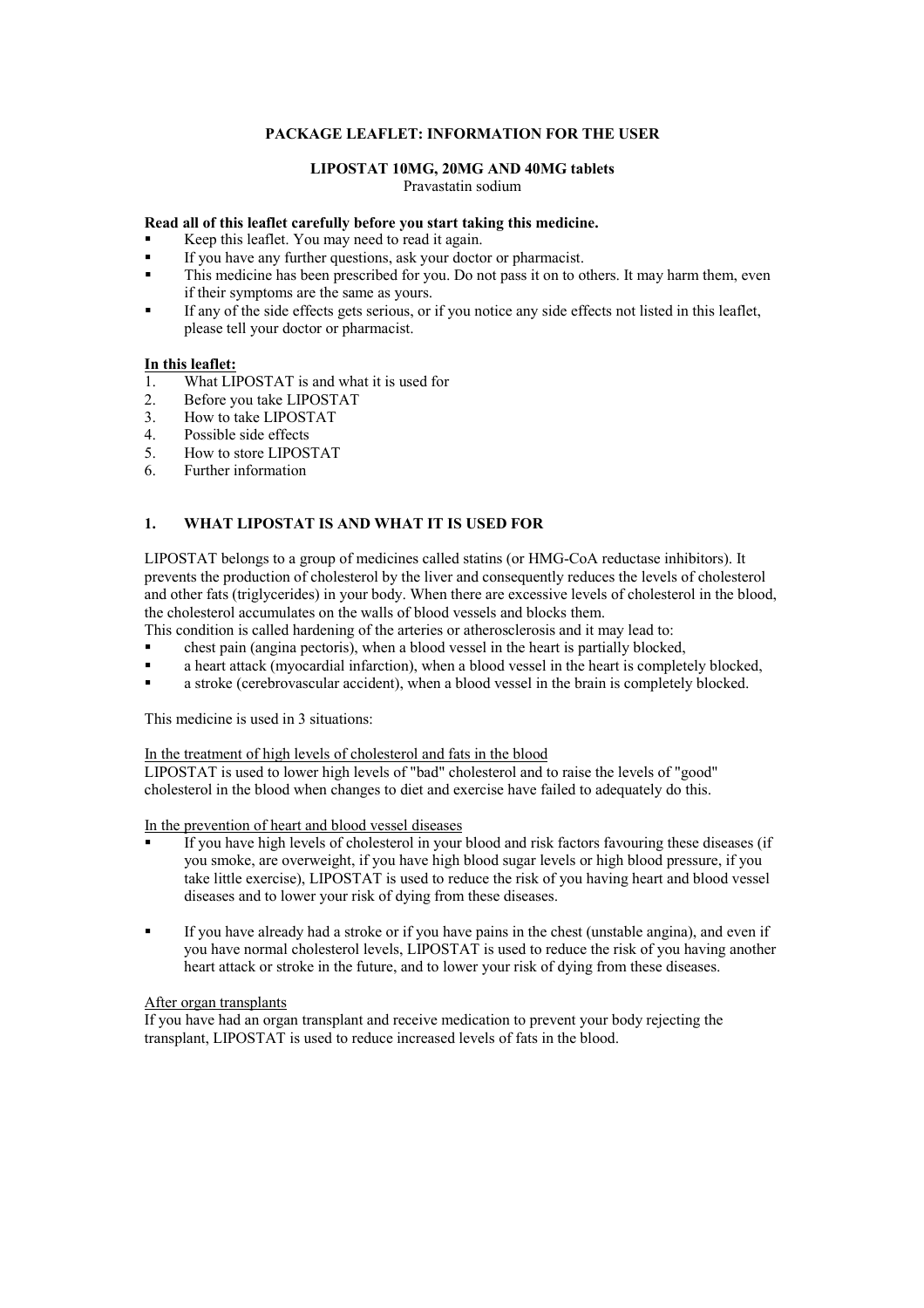# **2. BEFORE YOU TAKE LIPOSTAT**

## **Do not take LIPOSTAT**

- if you are allergic (hypersensitive) to pravastatin or any of the other ingredients of this medicine (see Further Information);
- if you are pregnant, trying to become pregnant or if you are breast-feeding (see Pregnancy and breast-feeding);
- if you have a liver disease (active liver disease);
- if several blood tests have shown abnormal functioning of your liver (increased levels of liver enzymes in the blood).

## **Take special care with LIPOSTAT**

Before you take this treatment, you should tell your doctor if you have or have had any medical problems such as:

- kidney disease;
- an underactive thyroid (hypothyroidism);
- a liver disease or alcohol problems (drinking large amounts of alcohol);
- muscle disorders caused by a hereditary disease;
- muscle problems caused by another medicine belonging to the statins group (HMG-CoA reductase inhibitor drugs) or one belonging to the group known as fibrates (see Taking other medicines).

If you have suffered from any of these problems, or if you are older than 70 years, your doctor will need to carry out a blood test before and possibly during your treatment. These blood tests will be used to evaluate your risk of muscle-related side effects.

If you feel any unexplained cramps or muscle pains during treatment, tell your doctor immediately.

## **Check with your doctor or pharmacist before taking LIPOSTAT if you:**

Have severe respiratory failure

## **Using other medicines**

When combined with this treatment, **the medicines stated below may result in an increased risk of developing muscle problems** (see Possible side effects) **.** It is important that you inform your doctor whether you are already being treated with:

- a medicine which lowers the cholesterol level in the blood (fibrates, e.g. gemfibrozil, fenofibrate);
- a medicine which lowers the body's immune defences (ciclosporin);
- a medicine which treats the infections caused by bacteria (an antibiotic such as erythromycin or clarithromycin);
- another medicine which lowers the level of cholesterol in your blood (nicotinic acid).

If you are also using a medicine which lowers the level of fat in your blood (of the resin-type such as colestyramine or colestipol), this treatment should be taken at least one hour before or four hours after you have taken the resin. This is because **the resin can affect the absorption of LIPOSTAT if the two medicines are taken too closely together**.

Please tell your doctor or pharmacist if you are using or have recently used other medicines, including medicines obtained without a prescription.

## **Taking LIPOSTAT with food and drink**

This treatment can be taken with or without food, with half a glass of water. You should always keep your alcohol intake to a minimum. If you are concerned about how much alcohol you can drink while you are taking this medicine, you should discuss this with your doctor.

## **Pregnancy**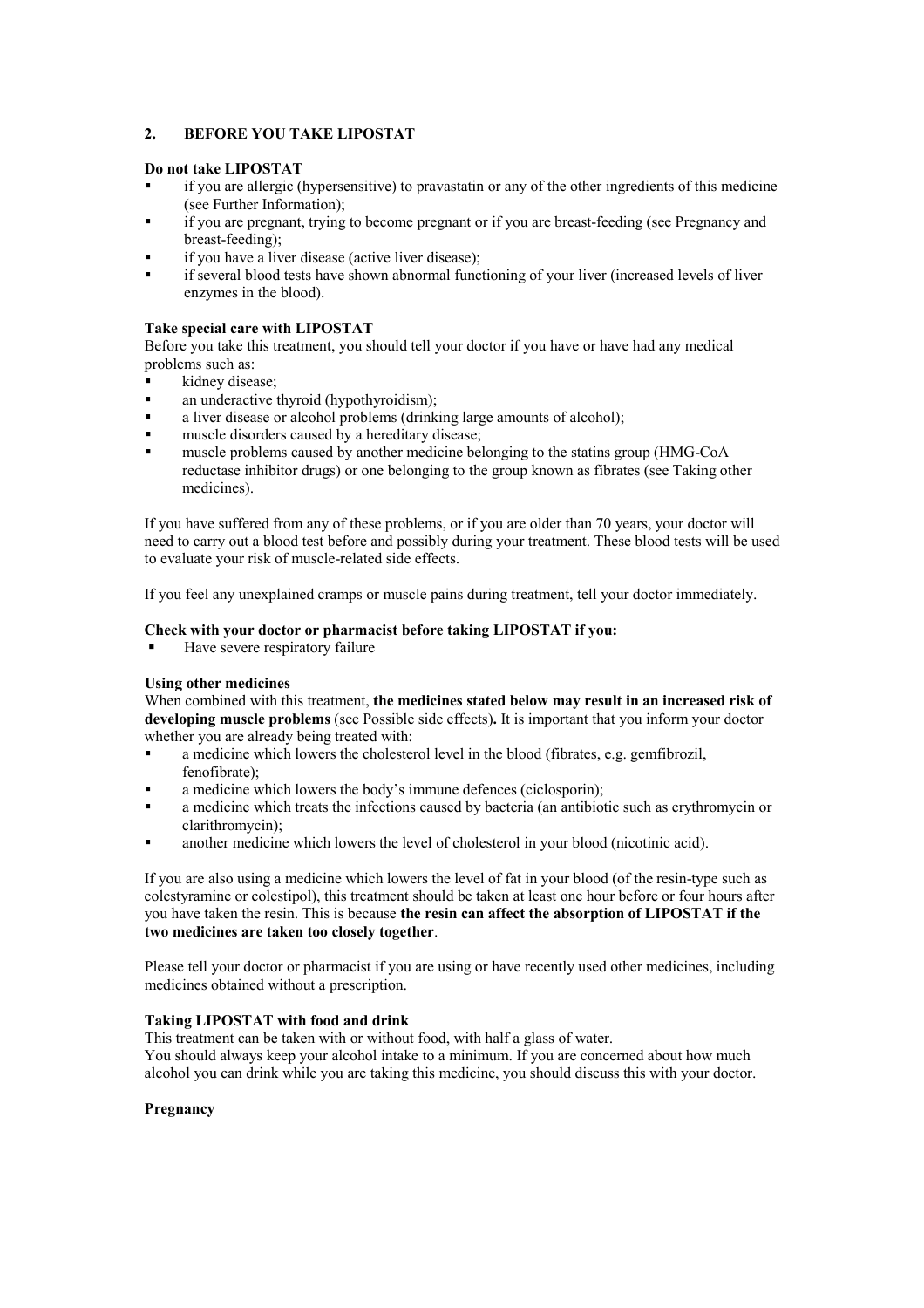Do not take LIPOSTAT during pregnancy. If you discover that you are pregnant, you should inform your doctor immediately.

Ask your doctor or pharmacist for advice before taking any medicine.

#### **Breast-feeding**

Do not take LIPOSTAT if you intend to breast-feed as this treatment passes into the mother's milk.

#### **Driving and using machines**

LIPOSTAT does not usually affect your ability to drive or use machines. If you experience any dizziness, blurred or double vision during treatment, make sure you are fit to drive and use machines before attempting to do so.

### **Important information about some of the ingredients of LIPOSTAT**

LIPOSTAT contains lactose.

If you have been told by your doctor that you have an intolerance to some sugars, contact your doctor before taking this medicinal product.

### **3. HOW TO TAKE LIPOSTAT**

Your doctor will advise you on a lowfat diet which you should continue over the full treatment period.

Always take this treatment exactly as your doctor has told you. You should check with your doctor or pharmacist if you are not sure.

LIPOSTAT can be taken with or without food, with half a glass of water.

#### **Dosage**

Adults:

- In the treatment of high levels of cholesterol and fats in the blood: the usual dose is 10-40 mg once a day, preferably in the evening.
- In the prevention of heart and blood vessel diseases: the usual dose is 40 mg once a day, preferably in the evening.

The maximum daily dose of 40 mg of pravastatin should not be exceeded. Your doctor shall tell you which dose suits you.

### Children (8-13 years) and adolescents (14-18 years) with a hereditary disease which increases the level of cholesterol in the blood:

The usual dose is 10-20 mg once a day between 8 and 13 years and from 10 to 40 mg once a day between 14 and 18 years.

# After organ transplant:

Your doctor may prescribe a starting dose of 20 mg once a day. The dose may be adjusted up to 40 mg by your doctor.

If you are also taking a medicine which lowers the body's immune system (ciclosporin), your doctor may prescribe a starting dose of 20 mg once a day. The dose may be adjusted up to 40 mg by your doctor.

If you suffer from kidney or severe liver disease, your doctor may prescribe a lower dose of LIPOSTAT to you.

If you have the impression that the effect of this treatment is too strong or too weak, talk to your doctor or pharmacist.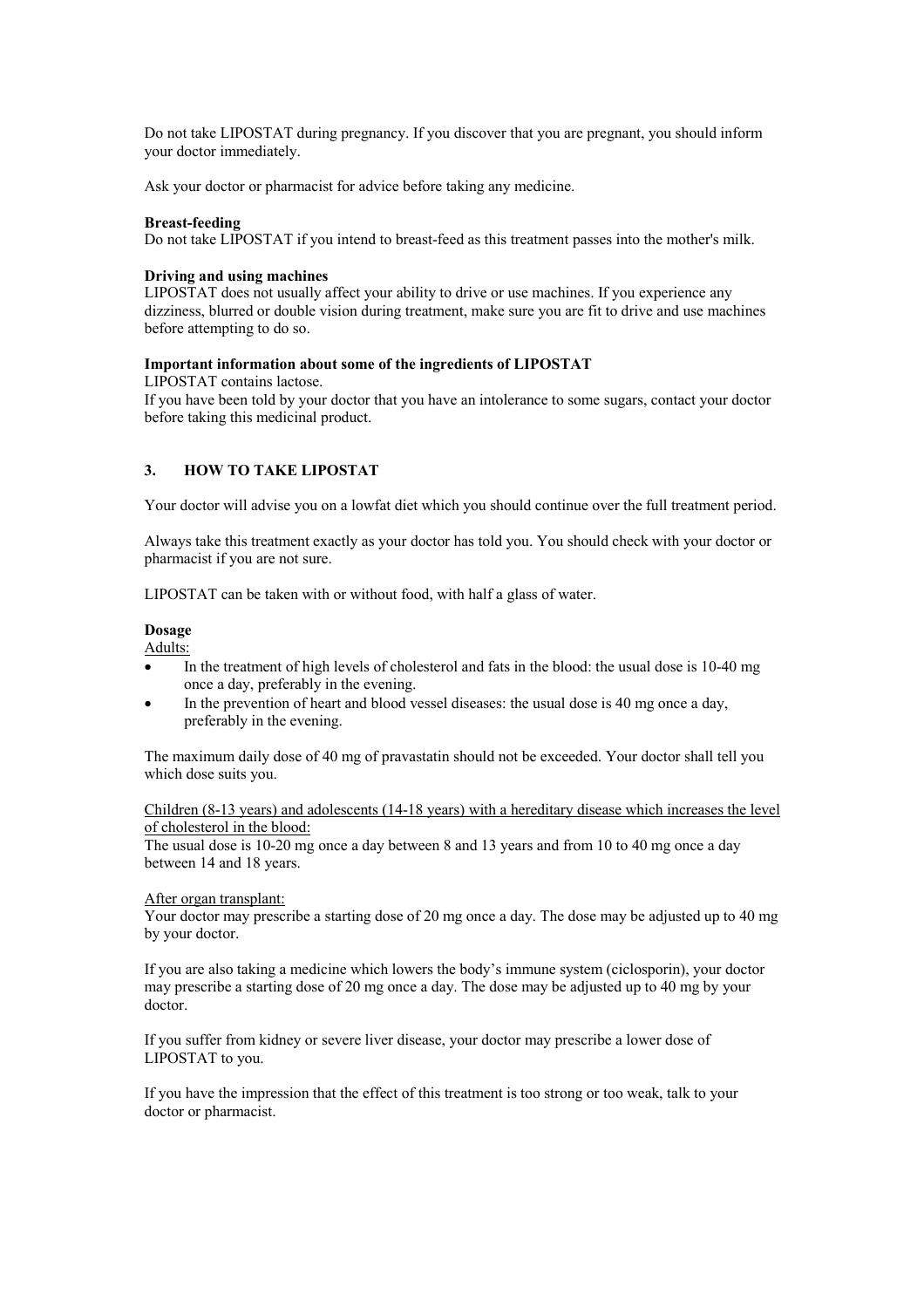## **Duration of treatment**

Your doctor will indicate the duration of your treatment with LIPOSTAT. This medicine must be used very regularly and for as long as your doctor advises, even if it is for a very long time. Do not stop your treatment by yourself.

### **If you take more LIPOSTAT than you should**

If you have taken too many tablets, or if someone accidentally swallows some, contact your doctor or the nearest hospital for appropriate advice.

### **If you forget to take LIPOSTAT**

If you miss a dose, simply take your usual dose when it is next due. Do not take a double dose to make up for a forgotten dose.

If you have any further questions on the use of this product, ask your doctor or pharmacist.

## **4. POSSIBLE SIDE EFFECTS**

Like all medicines, LIPOSTAT can cause side effects, although not everybody gets them.

**Stop taking LIPOSTAT and tell your doctor immediately** if you develop any unexplained or persistent muscle pain, tenderness, weakness, or cramps, especially, if at the same time you feel unwell or have a high temperature.

In very rare cases, muscle problems can be serious (rhabdomylosis) and can lead to a serious, lifethreatening kidney disease.

Sudden severe allergic reactions including swelling of the face, lip, tongue or wind pipe which can cause great difficulty in breathing. This is a very rare reaction which can be serious if it occurs. You should tell your doctor immediately if it happens.

The following side effects are uncommon and may affect more than 1 out of 1 000 persons:

- *Effects on nervous system:* dizziness, tiredness, headache or sleep disturbances, including insomnia;
- *Effects on vision:* blurred or double vision;
- *Digestive effects:* indigestion, nausea, vomiting, stomach pain or discomfort, diarrhoea or constipation and wind;
- *Effects on skin and hair:* itching, pimples, hives, rashes, scalp and hair problems (including hair loss);
- *Urinary and genital effects:* bladder problems (painful or more frequent urination, having to pass water at night) and sexual difficulties;
- *Effects on muscles and joints:* muscle and joint pain.

The following side effects are very rare and may affect less than 1 out of 10 000 persons:

- *Effects on nervous system:* problems with touch including burning or tingling sensations or numbness which may indicate damage to nerves;
- *Effects on skin:* a severe skin disease (lupus erythematous-like syndrome);
- *Effects on liver:* inflammation of the liver or pancreas; jaundice (recognisable by a yellowing of the skin and of whites of the eyes; very rapid death of liver cells (fulminant hepatic necrosis);
- *Effects on muscles and bones:* inflammation of one or more muscles leading to pain or weakness in muscles (myositis or polymyositis); pain or weakness in muscles, inflammation of tendons which may be complicated by rupture of tendons.
- *Abnormal blood tests:* increases in transaminases (a group of enzymes occurring naturally in the blood) which may be a sign of liver problems. Your doctor may want to perform tests periodically to check these.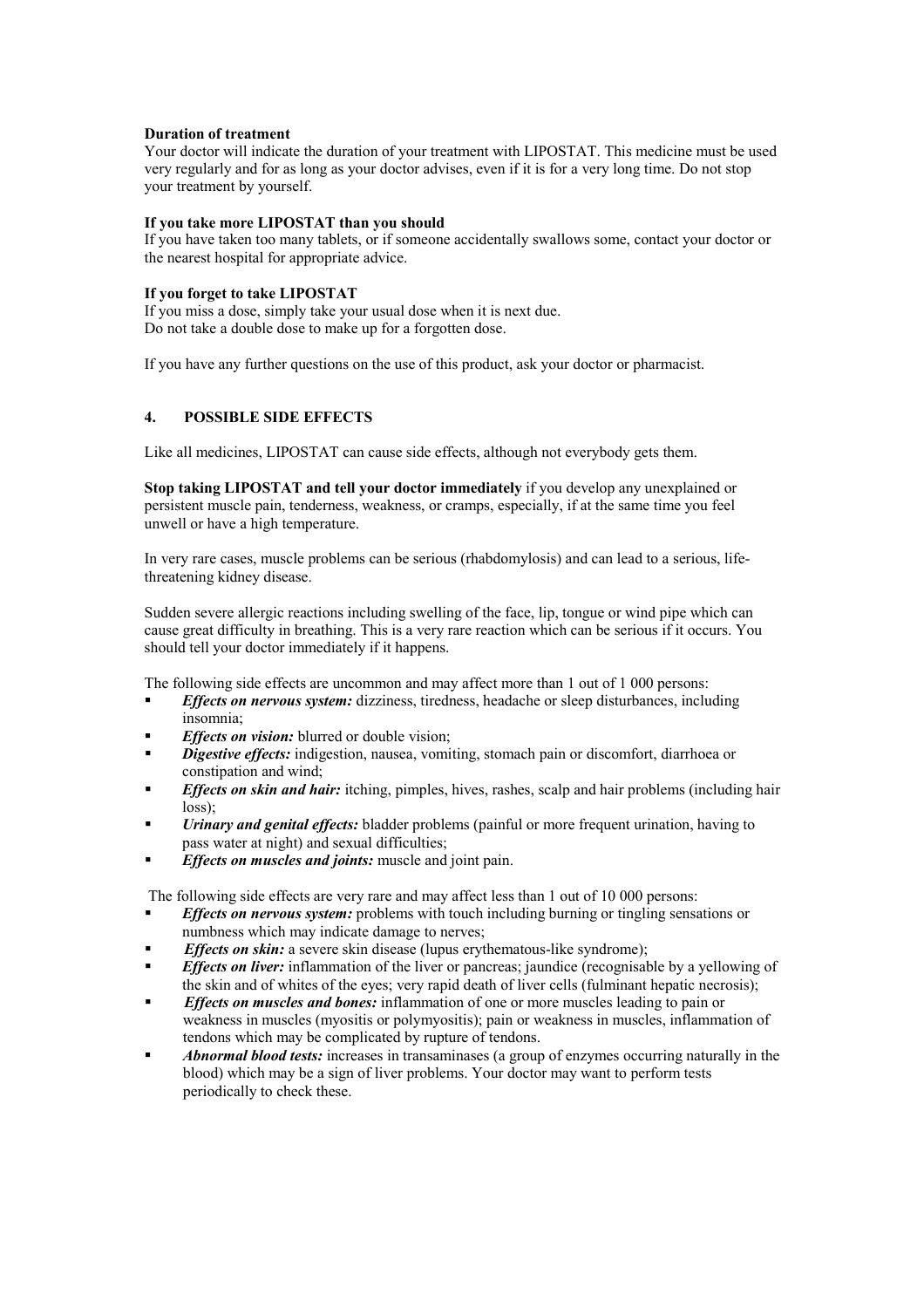If any of the side effects gets serious, or if you notice any side effects not listed in this leaflet, please tell your doctor or pharmacist.

### **Possible side effects**

- Nightmares
- Memory loss
- Depression
- Breathing problems including persistant cough and/or shortness of breath or fever.

## **5. HOW TO STORE LIPOSTAT**

Keep out of the reach and sight of children.

Do not use this treatment after the expiry date which is stated on the carton and blister. The expiry date refers to the last day of that month.

Do not store above 25°C.

Store in the original package in order to protect from moisture and light.

Medicines should not be disposed of via wastewater or household waste. Ask your pharmacist how to dispose of medicines no longer required. These measures will help to protect the environment.

## **6. FURTHER INFORMATION**

### **What LIPOSTAT contains:**

- The active substance is pravastatin sodium. Each tablet contains 10mg, 20mg or 40mg of pravastatin sodium.
- The other ingredients are lactose monohydrate, microcrystalline cellulose, povidone, croscarmellose sodium, magnesium stearate, heavy magnesium oxide, yellow iron oxide (E172).

#### **What LIPOSTAT looks like and contents of the pack**

LIPOSTAT 10mg is a yellow, capsule-shaped, biconvex, scored tablet with a "10" engraved on one side.

LIPOSTAT 20mg is a yellow, capsule-shaped, biconvex, scored tablet with a "20" engraved on one side.

LIPOSTAT 40mg is a yellow, capsule-shaped, biconvex, scored or unscored tablet with a "40" engraved on one side.

They come in blister packs in boxes of 28 tablets.

#### **Marketing Authorisation Holder and Manufacturer:** UK

Bristol Myers Squibb Pharmaceuticals Ltd., Uxbridge Business Park, Sanderson Road, Uxbridge, Middlesex UB8 1DH, England Tel: 0800 7311736

Bristol Myers Squibb Pharmaceuticals Ltd., Ireland Swords, Country Dublin, Ireland Tel: 1 800 749 749